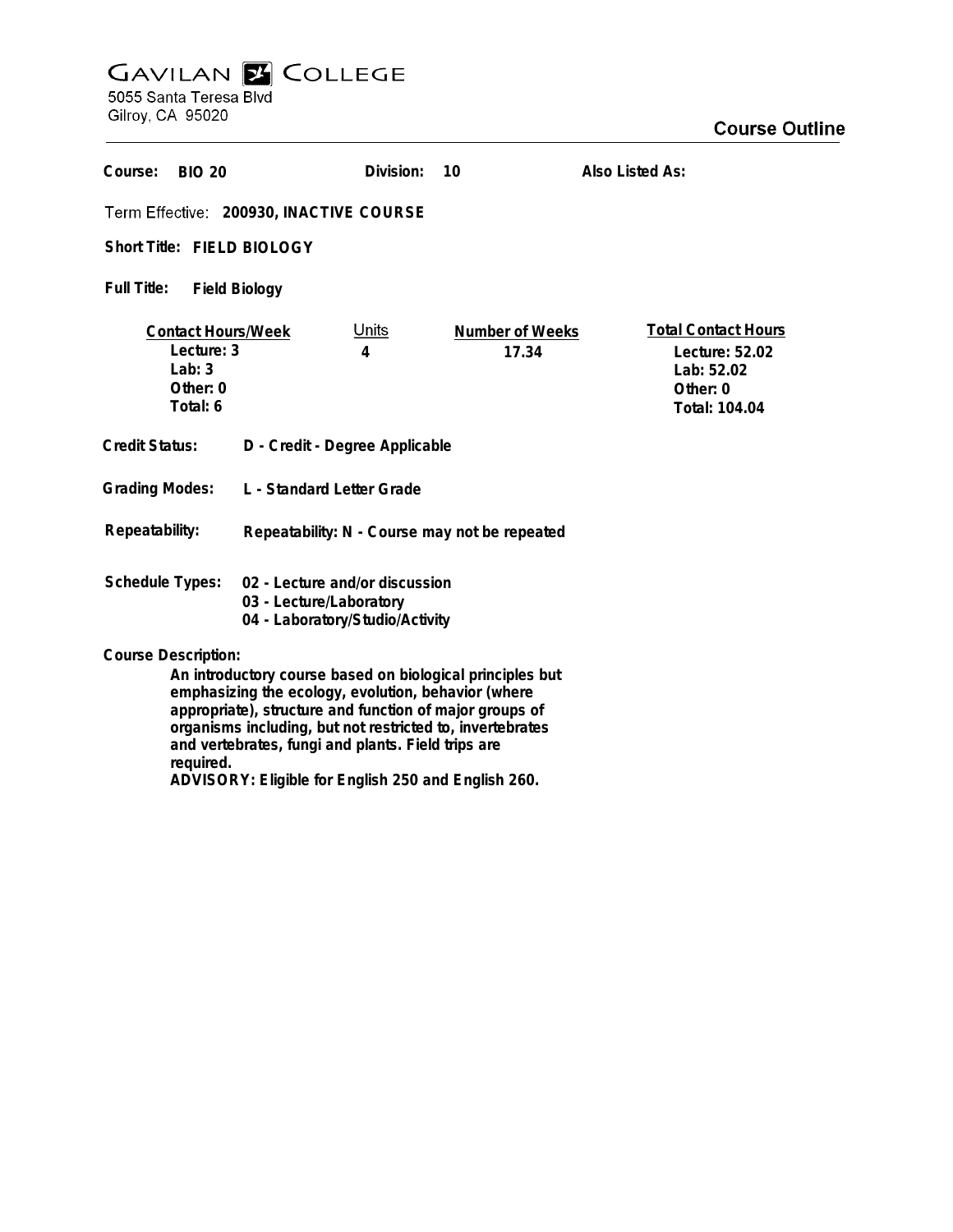**ARTICULATION and CERTIFICATE INFORMATION Associate Degree: GAV B2, effective 199750 GAV B3, effective 199750 CSU GE: CSU B2, effective 199750 CSU B3, effective 199750 IGETC: CSU TRANSFER: Transferable CSU, effective 199750 UC TRANSFER: Not Transferable**

**PREREQUISITES:**

**COREQUISITES:**

**STUDENT LEARNING OUTCOMES: 1. Students be familiar with the structure and function of a wide variety of pland and animal life.**

**TOPICS AND SCOPE:**

- **Inactive Course: 12/08/2008**
- **1 6 Introduction**

Marine Organism<br>2 6 Marine

- **2 6 Marine Organism**
- **3 6 Marine Organism**
- **4 6 Marine Organism**
- **5 6 Bird Biology**
- **6 6 Bird Biology**
- **7 6 Bird Biology**
- **8 6 Bird Biology**
- **9 6 Flowering Plants**
- **10 6 Flowering Plants**
- **11 6 Flowering Plants**
- **12 6 Flowering Plants**
- **13 6 Insects**
- **14 6 Insects**
- **15 6 Insects**
- **16 6 Insects**
- **17 6 Insects**

**18 6 FINAL EXAMINATIONS**

**COURSE OBJECTIVES:**

**Use "keys" for identification of: Plants, Insects, Marine Life.**

**Site identification of: 100 birds; 20-30 plant families;**

**10-13 insect orders; 5-6 phyla of Marine animals.**

**Name structural features of a variety of animal and plants.**

**METHODS OF INSTUCTION: Three hours lecture and three hours of laboratory METHODS OF EVALUATION: 3 Midterms 300 Final**